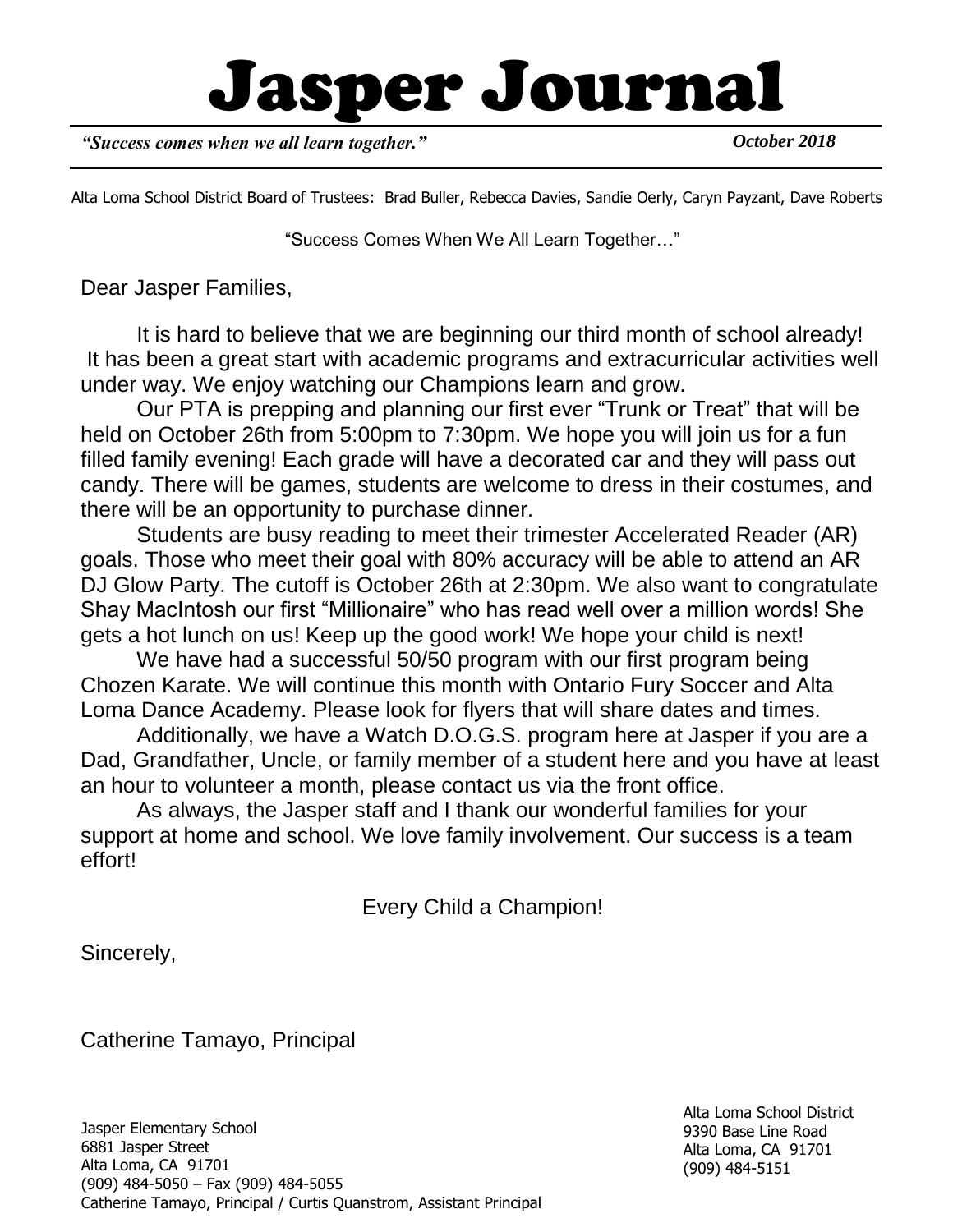#### **October**

- 10/1 2:30-3:30 Chozen Karate 10/3 Modified day, 1:00 dismissal for grades 1-6 1:00-3:00 GATE Day 2:45 Site Council Meeting 6:00 PM ALSD Board Meeting
- 10/5 8:00 Champion Assembly 11:00 Kindergarten Champion Assembly 12:30 Bookmobile
- 10/6 9:00-11:30 GATE Family Day @ VJHS
- 10/8 **NO SCHOOL**-Staff Development Day
- 10/9 2:45 PTA Meeting
- 10/10 Modified day, 1:00 dismissal for grades 1-6 Student Store during lunch 1:00-2:30 Yearbook Meeting
- 10/11 Make-Up Picture Day
- 10/12 Reflection Projects Due 8:00 Champion Assembly 11:00 Kindergarten Assembly
- 10/15 2:30-3:30 Chozen Karate
- 10/16 2:45 PTA Spirit Wear Sale
- 10/17 Modified day, 1:00 dismissal for grades 1-6 FJL during lunch 6:00 PM ALSD Board Meeting
- 10/18 10:18 AM Earthquake Drill "Great California Shake-Out" 1:30 Assembly-All Grades
	- 5:15-8:15 PM Parent University at Carnelian Elementary
- 10/19 8:00 Champion Assembly 11:00 Kindergarten Assembly 12:30 Bookmobile
- 10/22-26 **RED RIBBON WEEK** 2:30-3:30 Chozen Karate-last one
- 10/23 6<sup>th</sup> Grade leaves for Camp 10:55 Fire Drill / Earthquake Drill
- 10/24 Modified day, 1:00 dismissal for grades 1-6
- 10/26 8:00 H.E.R.O. Assembly 11:00 Kindergarten Assembly End of First Trimester /AR Cutoff 5<sup>th</sup> Grade STATS 5:00-7:30 **Trunk-r-Treat**
- 10/31 Happy Halloween 8:15 Costume Parade All Kinder Attends Early Bird Schedule

l

#### **From The Office**

#### **School Lunch Accounts**

 go to **family.titank12.com**. Create a free account today, Add funds securely to your child's lunch account and apply for free and reduced meals.

#### **2018-2019 Yearbook**

Buy your yearbook today! \$15.00 Order online at YBPAY.LIFETOUCH.COM Yearbook ID Code: **9455519 No Checks Please!**

#### **End of 1st Trimester**

Friday, October 26 AR Cut off

#### **Modified Days**

Every Wednesday is a Modified Day for  $1^{st}$  -6<sup>th</sup> Grade with dismissal at 1:00 pm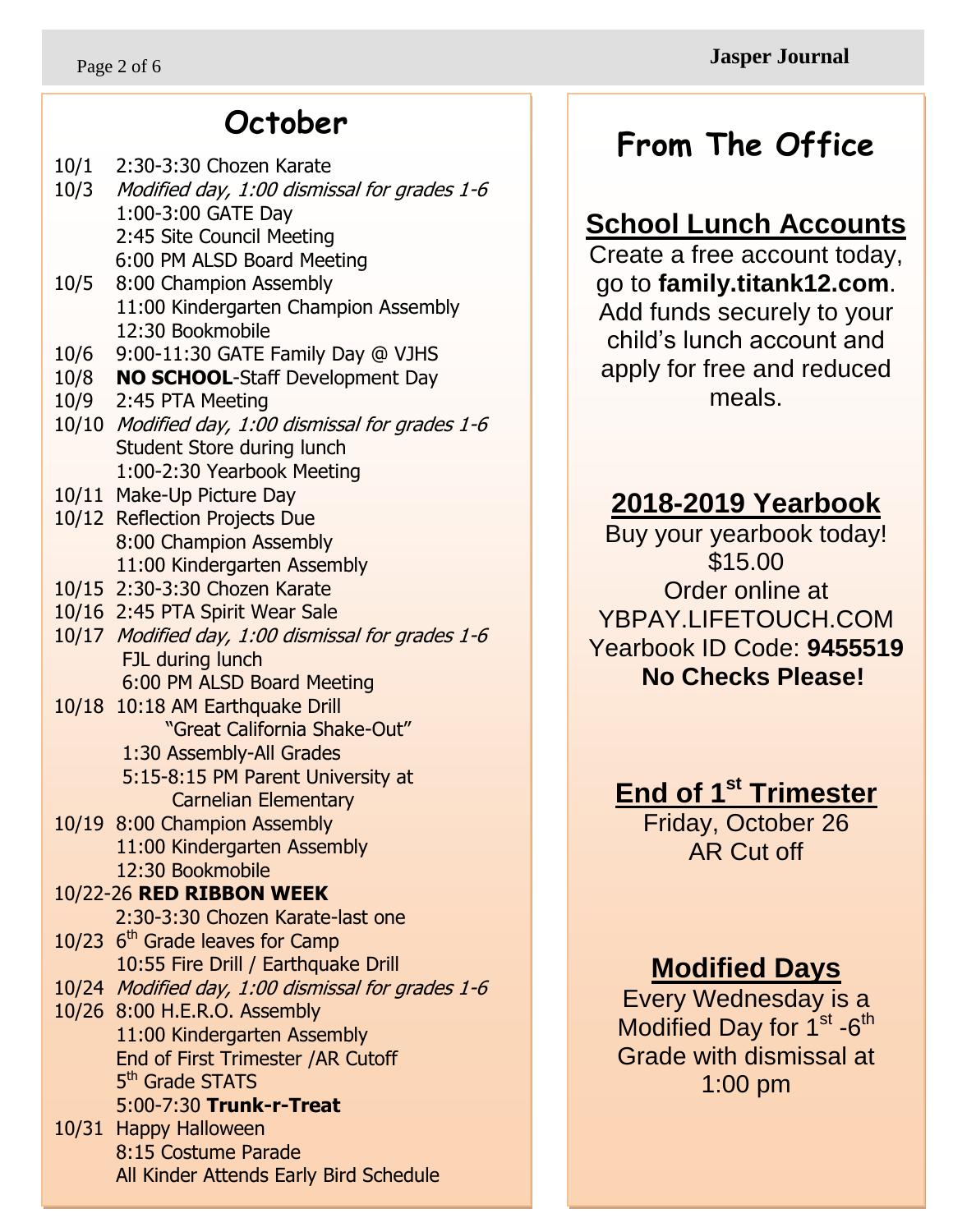

#### **Parking Lot Safety**



Those individuals who park in the upper southerly lot, may be delayed in exiting due to buses at dismissal time. Please wait for the buses to board and exit before pulling out. Also, no cars may enter via the exit driveway; this is a citable offense. Let's work together to keep our students safe.

#### **Jasper Student Council Officers**

The upper grade student body at Jasper has selected their officers for the 2018-2019 school year. The officers are:

**Lucas Cardenas- President Dyllan Vizon – Vice President Isadora Stillwagon - Secretary Ava Medina – Treasurer**

Our dedicated officers will be working closely with their advisors and classroom representatives to plan noontime activities and special "days" throughout the year. It's going to be a dynamite year!



#### **Parent University**

Don't miss the opportunity to attend our upcoming Parent University on Thursday evening, October 18, 2018, from 5:15 – 8:15 p.m. at Carnelian Elementary School. You will soon receive a flyer which includes information about the sessions being offered. The topics for this year's Parent University will focus on helping your child at home to be successful in school. Sessions include supports for English language arts and mathematics classrooms, homework help, new expectations in science and STEM (Science, Technology, Engineering, and Math) instruction, as well as early literacy and numeracy skills. Choice offerings will also include behavioral supports, social and emotional learning, and how to make learning engaging and interactive through educational technology and 21st Century learning strategies.

A pizza dinner will be available from 5:15 – 5:45 p.m. Childcare will be offered while parents attend sessions. If you have any questions, please call Melinda Early, Associate Superintendent of Educational Services, at the District Office, 484-5151 extension 102013.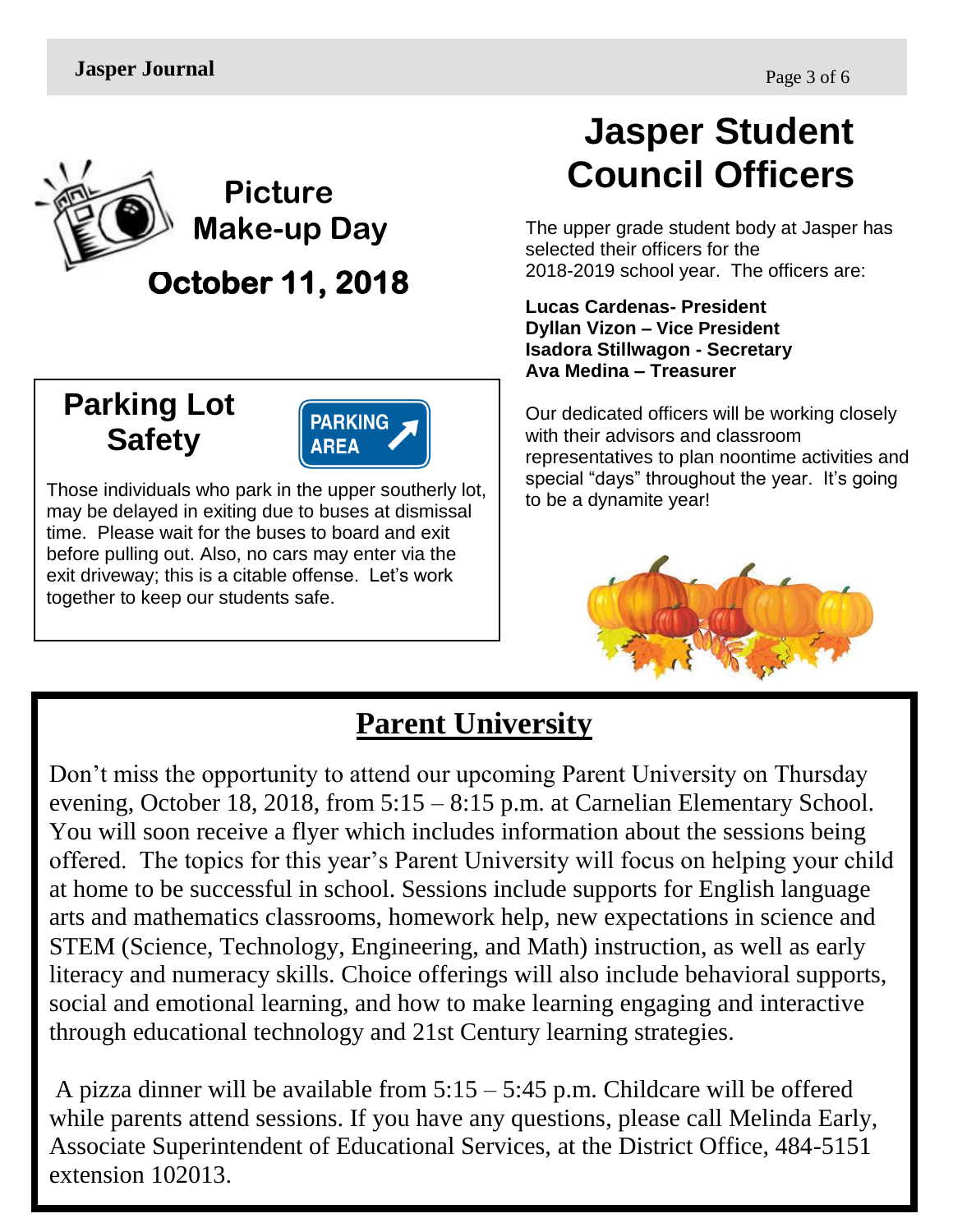

#### **Red Ribbon Spirit Week October 22 nd -October 26th**



Join Student Council by showing your school spirit & commitment to living a Drug Free Life!

**Monday, October 22nd** - Proud to be Drug Free (Wear Red)

**Tuesday, October 23<sup>rd</sup> –** Team up against Drugs (Wear sports shirt or jersey)

**Wednesday, October 24 th** – Use your head-Don't use Drugs (Crazy hat or crazy hair)



**Thursday, October 25th –**Too smart to start (Dress up like a nerd)

**Friday, October 26th –**Our school chooses to be Drug Free (School Spirit/Colors)

## **It's SOCKTOBER!**

Did you know that every night in the United States an estimated 600,000 people live on the streets and need simple things, like socks, to help get them through the night? The number one needed clothing item for those in need is new socks, but people very rarely ever donate new socks to the homeless! That is why Kids at Jasper are making a huge difference this Socktober in the lives of our neighbors who are homeless by donating a pair of new socks! Socktober will run from **Oct. 1 – Oct.31**.





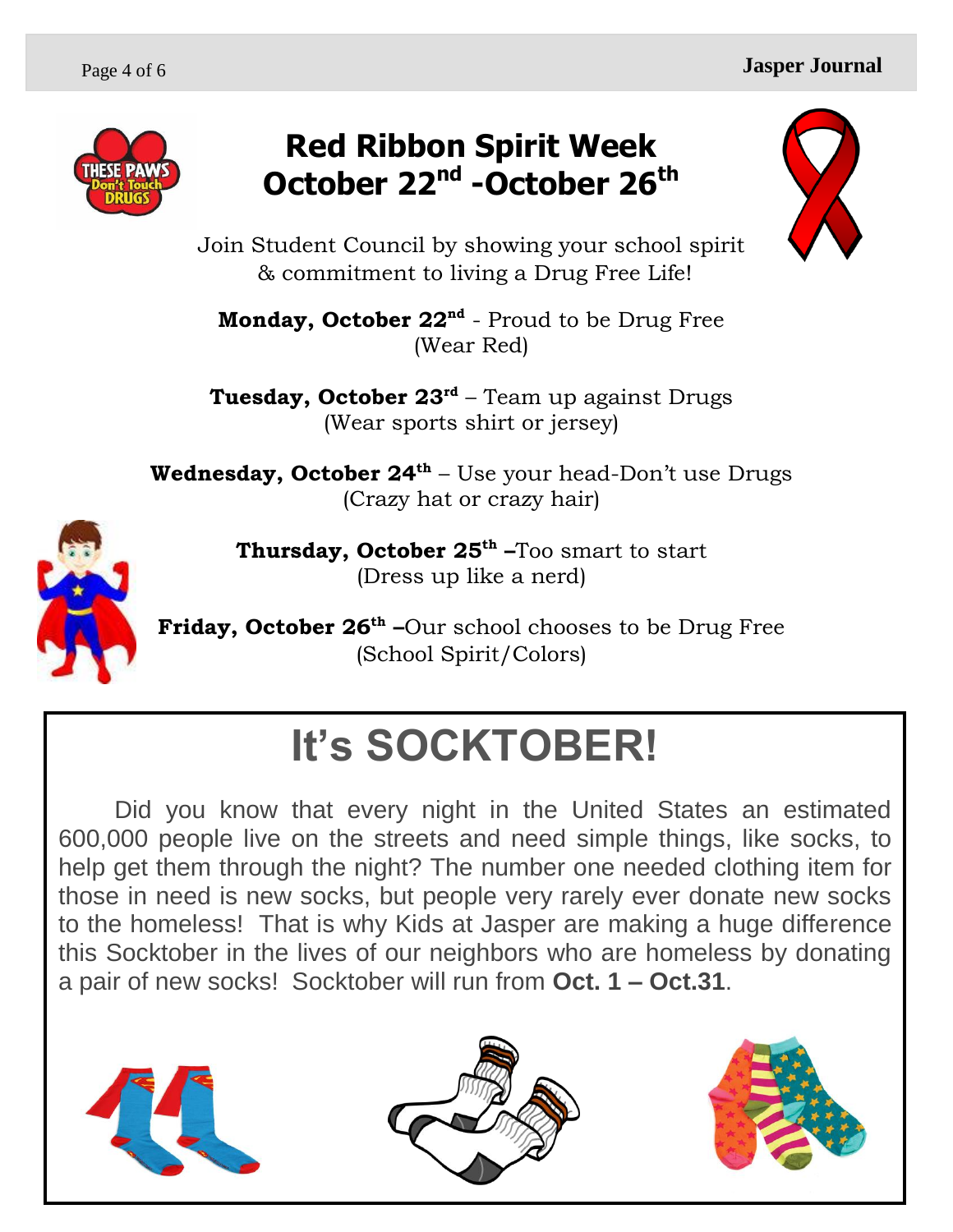#### **Costume Parade**

We look forward to our "Costume Day" on **Wednesday, October 31st**. All Kindergarten students will attend the Early bird session from 8:00-12:05 on this day.

Costumes are optional and if you choose to participate, you can help as you plan your child's costume by keeping the following guidelines in mind:

- Costumes must meet the Alta Loma School District dress code guidelines and still reflect good, clean fun.
- Students wear the costume to school. They may change to regular clothes during their recess.
- Be sure the costume is appropriate for school. (We discourage costumes that are too gruesome, gory or that depict violence.)
- The costume must not get in the way of the student's ability to work or carry school supplies. Leave skateboards, radios, bats, balls, brooms, etc. at home.
- Costumes must be safe. Absolutely NO weapons of any kind (real or toy) including, swords, guns, knives, spears, scissors, etc. are allowed on campus.



## **Tips for a Safe Halloween**

- Try to Trick-or-Treat when there is still light outside.
- Wear a costume that makes it easier for you to walk, see and be seen.
- If you must go at night, make sure that your costume is light in color.
- Carry a flashlight with you, so you can see and be seen easily.
- Use retroreflective tape on your costume to be seen easily.
- A mask may keep you from seeing well. Take off your mask before crossing the street.
- Use makeup instead of a mask.
- Ask your parents, older brother or sister to Trick-or-Treat with you; never go alone.
- Plan your Trick-or-Treat route ahead of time. Pick well-lighted streets.
- Cross only at corners. Never cross between parked cars or mid-block.
- Tell your family on which streets you will be Trick-or-Treating.
- If there are no sidewalks, always walk facing traffic.
- Wait until you get home to sort, check and eat your treats.



### Mark Your Calendar

Conferences are around the corner! November 7-9 and November 13-16 Modified Days 1:00 dismissal for grades 1-6 Kindergarten schedule will remain the same